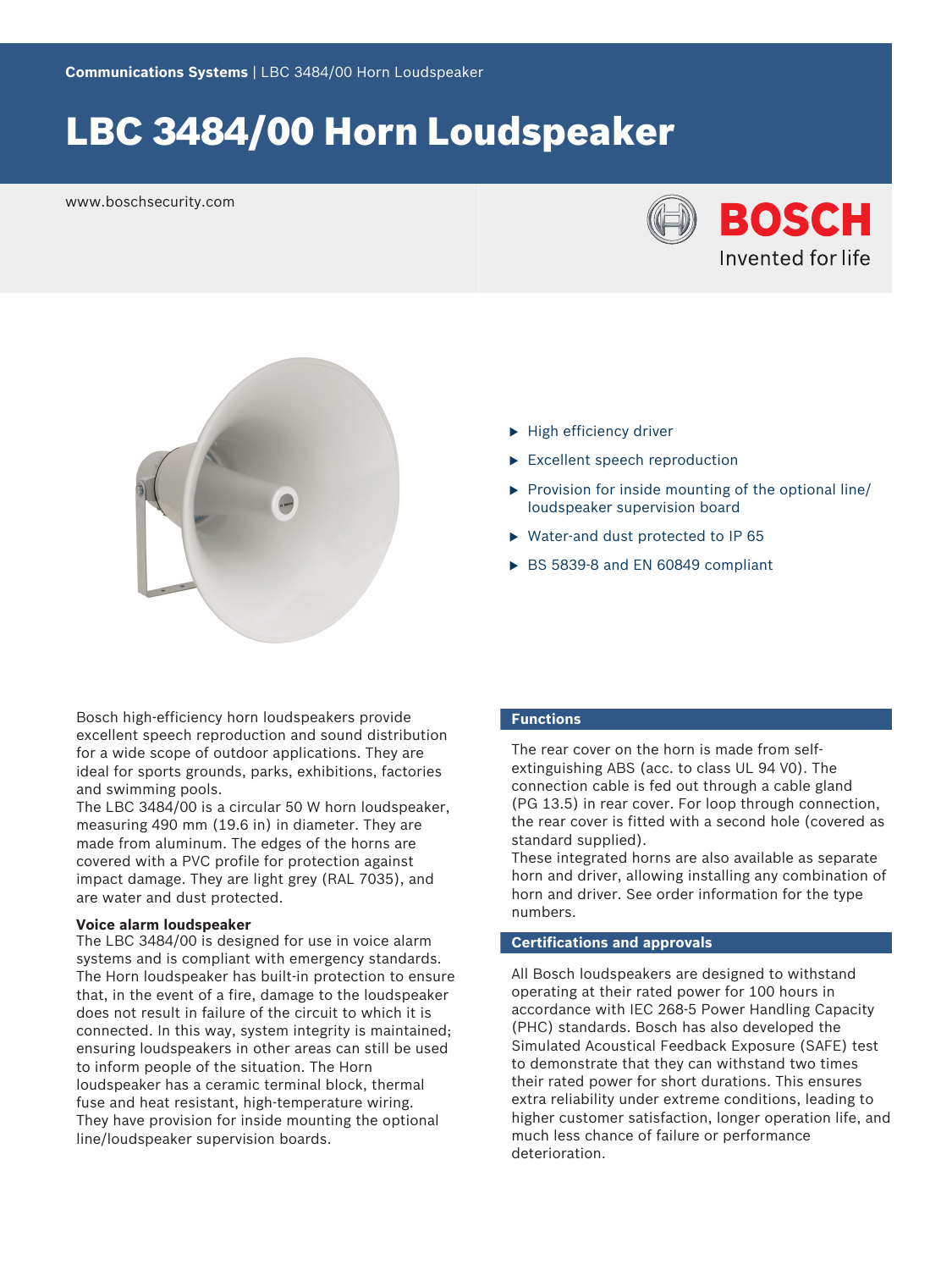| Safety                    | acc. to EN 60065                                      |
|---------------------------|-------------------------------------------------------|
| Water and dust protection | acc. to IEC 60529, IP 65                              |
| Emergency                 | acc. to BS 5839-8 / EN 60849                          |
| Wind-force                | acc. to NEN 6702: $2007 + A1: 2008$ .<br><b>Rft11</b> |

| Region | <b>Certification</b> |
|--------|----------------------|
| Europe | CE                   |

# **Installation/configuration notes**

# **Simple Power Setting**

The horn has a three-way terminal block with screw connection (including earth). Three primary taps are provided on the matching transformer to allow selection of nominal full-power, half-power or quarterpower radiation (in 3 dB steps).

## **Mounting**

The horn loudspeakers are supplied complete with sturdy adjustable steel mounting brackets, allowing the sound beam to be accurately directed.





*Dimensions in mm (in)*



*Bracket dimensions in mm (in)*



# *Circuit diagram*



*Frequency response*



*Polar diagram (measured in pink noise)*

| Octave band sensitivity * |                     |                               |                                |
|---------------------------|---------------------|-------------------------------|--------------------------------|
|                           | Octave SPL<br>1W/1m | Total octave<br>SPL.<br>1W/1m | Total octave<br>SPL<br>Pmax/1m |
| 125 Hz                    | 84.3                |                               |                                |
| 250 Hz                    | 99.0                |                               | $\overline{\phantom{m}}$       |
| 500 Hz                    | 105.2               |                               |                                |
| 1000 Hz                   | 111.0               |                               | $\overline{\phantom{m}}$       |
| 2000 Hz                   | 106.2               |                               |                                |
| 4000 Hz                   | 99.2                |                               |                                |
| 8000 Hz                   | 91.2                |                               |                                |
| A-weighted                |                     | 103.3                         | 117.7                          |
| Lin-weighted              |                     | 103.5                         | 116.3                          |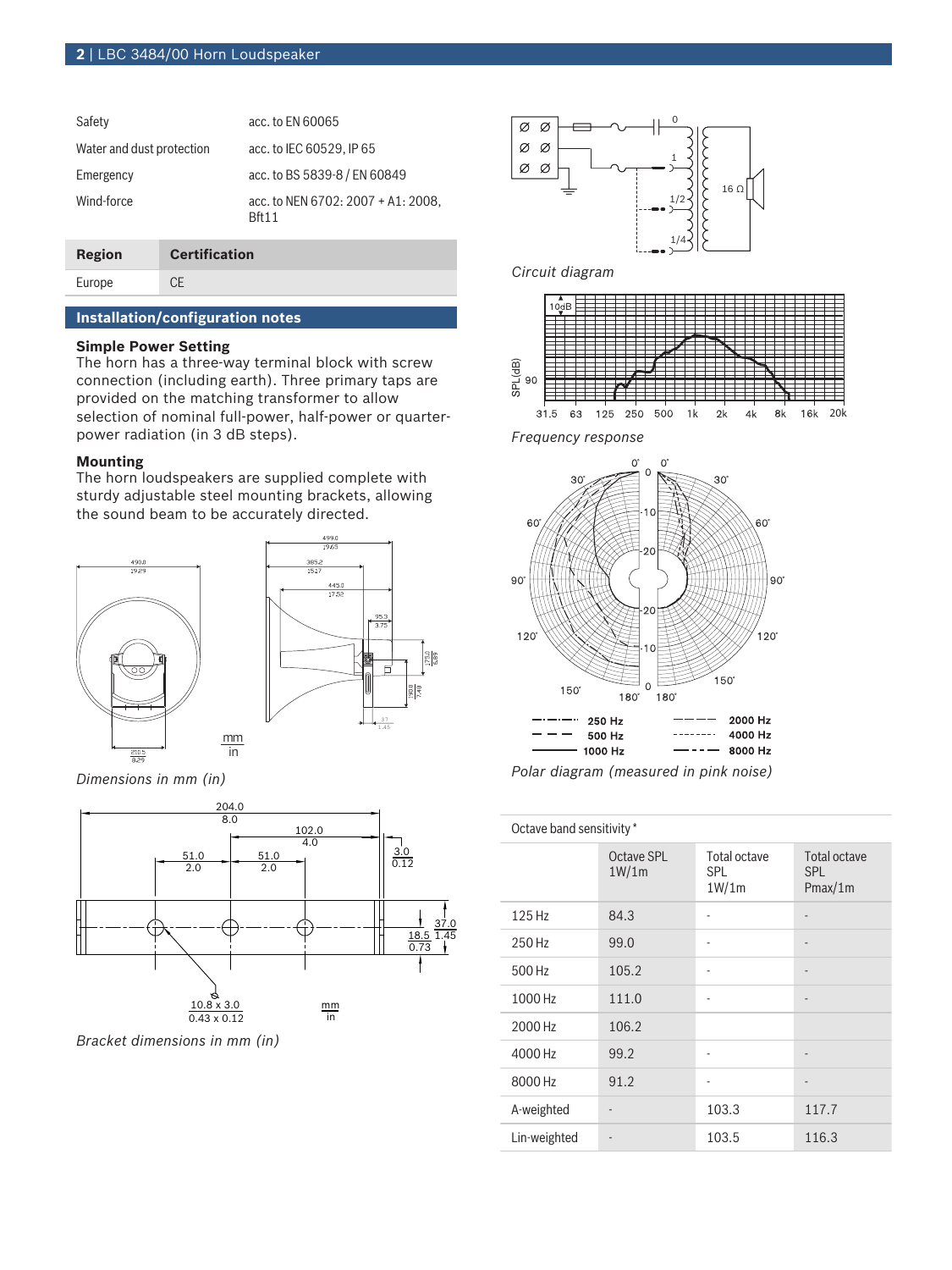#### Octave band opening angles

|         | Horizontal | Vertical |  |
|---------|------------|----------|--|
| 125 Hz  | ٠          | ٠        |  |
| 250 Hz  | 179        | 179      |  |
| 500 Hz  | 93         | 93       |  |
| 1000 Hz | 55         | 55       |  |
| 2000 Hz | 37         | 37       |  |
| 4000 Hz | 26         | 26       |  |
| 8000 Hz | 15         | 15       |  |

*Acoustical performance specified per octave*

*\** (all measurements are done with a pink noise signal; the valuals are in dBSPL)

# **Parts included**

| Quantity | <b>Components</b>            |
|----------|------------------------------|
|          | LBC 3484/00 Horn Loudspeaker |
|          | PG 13.5 cable gland (fitted) |

# **Technical specifications**

# **Electrical \***

| Maximum power                                        | 75W                     |
|------------------------------------------------------|-------------------------|
| Rated power                                          | 50/25/12.5W             |
| Sound pressure level<br>at $50 W / 1 W (1 kHz, 1 m)$ | 127 dB / 110 dB (SPL)   |
| Effective frequency range (-10<br>dB)                | 350 Hz to 4 kHz         |
| Opening angle<br>at 1 kHz/4 kHz (-6 dB)              | $60^{\circ}/28^{\circ}$ |
| Rated voltage                                        | 100V                    |
| Rated impedance                                      | 200 ohm                 |
| Connector                                            | Screw terminal block    |
|                                                      |                         |

# **Mechanical**

| Dimensions (L x Dmax) | 499 x 490 mm (20 x 19.6 in)                   |
|-----------------------|-----------------------------------------------|
| Weight                | $6 \text{ kg} (13.22 \text{ lb})$             |
| Color                 | Light grey (RAL 7035)                         |
| Cable diameter        | $6$ mm to $12$ mm<br>$(0.24$ in to $0.47$ in) |

# **Environmental**

| Operating temperature | $-25$ °C to +55 °C ( $-13$ °F to<br>$+131$ °F) |
|-----------------------|------------------------------------------------|
| Storage temperature   | -40 °C to +70 °C (-40 °F to<br>$+158$ °F)      |
| Relative humidity     | < 95%                                          |

# **Ordering information**

# **LBC 3484/00 Horn Loudspeaker**

Horn loudspeaker 50 W, circular 20", aluminum/ABS material, U-bracket mounting, water and dust protected IP65, light gray RAL 7035. Order number **LBC3484/00**

# **Accessories**

#### **LBC 3472/00 Driver Unit**

Horn driver 25 W, for use with LBC3478/00 (14") or LBC3479/00 (20") horns, light gray RAL 7035. Order number **LBC 3472/00**

# **LBC 3473/00 Driver Unit**

Horn driver 35 W, for use with LBC3478/00 (14") or LBC3479/00 (20") horns, light gray RAL 7035. Order number **LBC 3473/00**

#### **LBC 3474/00 Driver Unit**

Horn driver 50 W, for use with LBC3478/00 (14") or LBC3479/00 (20") horns, light gray RAL 7035. Order number **LBC3474/00**

#### **LBC 3478/00 Horn, 14" without Driver**

Horn 14" without driver, aluminum material, for use with horn drivers LBC3472/00 (25 W), LBC3473/00 (35 W), and LBC3474/00 (50 W), light gray RAL 7035. Order number **LBC 3478/00**

# **LBC 3479/00 Horn, 20" without Driver**

Horn 20" without driver, aluminum material, for use with horn drivers LBC3472/00 (25 W), LBC3473/00 (35 W), and LBC3474/00 (50 W), light gray RAL 7035. Order number **LBC 3479/00**